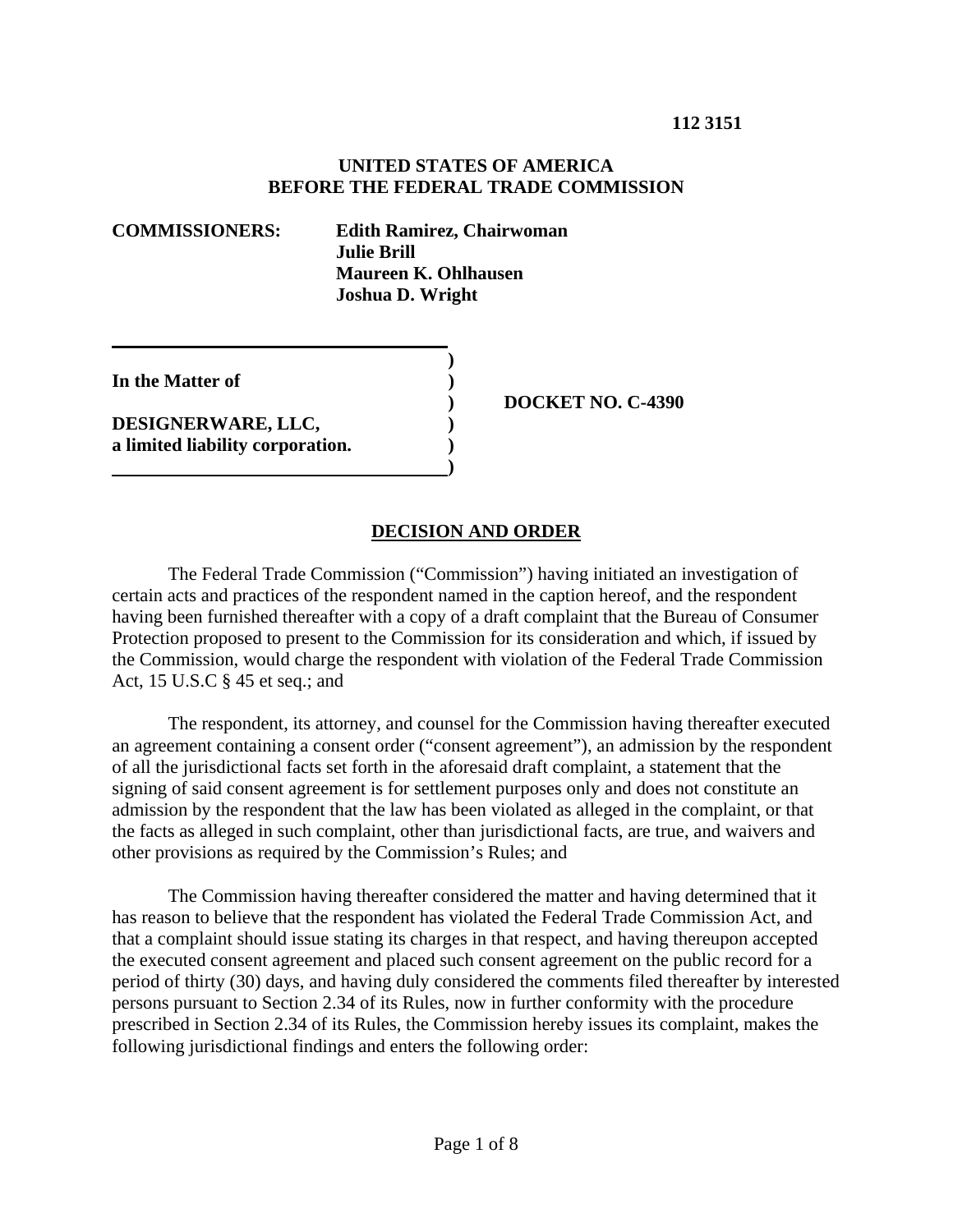1. Respondent DesignerWare, LLC ("DesignerWare"), is a Nevada limited liability corporation with its principal office or place of business at 108 Hutchinson Drive, North East, Pennsylvania 16428.

2. The Commission has jurisdiction of the subject matter of this proceeding and of respondent, and the proceeding is in the public interest.

# **ORDER**

## **DEFINITIONS**

For purposes of this order, the following definitions shall apply:

1. Unless otherwise specified, "respondent" shall mean DesignerWare and its successors and assigns.

2. "Commerce" shall be defined as it is defined in Section 4 of the Federal Trade Commission Act, 15 U.S.C. § 44.

3. "Computer" shall mean any desktop or laptop computer, handheld device, tablet, telephone, or other electronic product or device that has a platform on which to download, install, or run any software program, code, script, or other content.

4. "Clear(ly) and prominent(ly)" shall mean:

In textual communications (e.g., printed publications or words displayed on the screen of a computer or mobile device), the required disclosures are of a type, size, and location sufficiently noticeable for an ordinary consumer to read and comprehend them, in print that contrasts highly with the background on which they appear;

b. In communications disseminated orally or through audible means (e.g., radio or streaming audio), the required disclosures are delivered in a volume and cadence sufficient for an ordinary consumer to hear and comprehend them;

c. In communications disseminated through video means (e.g., television or streaming video), the required disclosures are in writing in a form consistent with subpart (a) of this definition and shall appear on the screen for a duration sufficient for an ordinary consumer to read and comprehend them, and in the same language as the predominant language that is used in the communication;

d. In communications made through interactive media, such as the Internet, online services, and software, the required disclosures are unavoidable and presented in a form consistent with subpart (a) of this definition, in addition to any audio or video presentation of them; and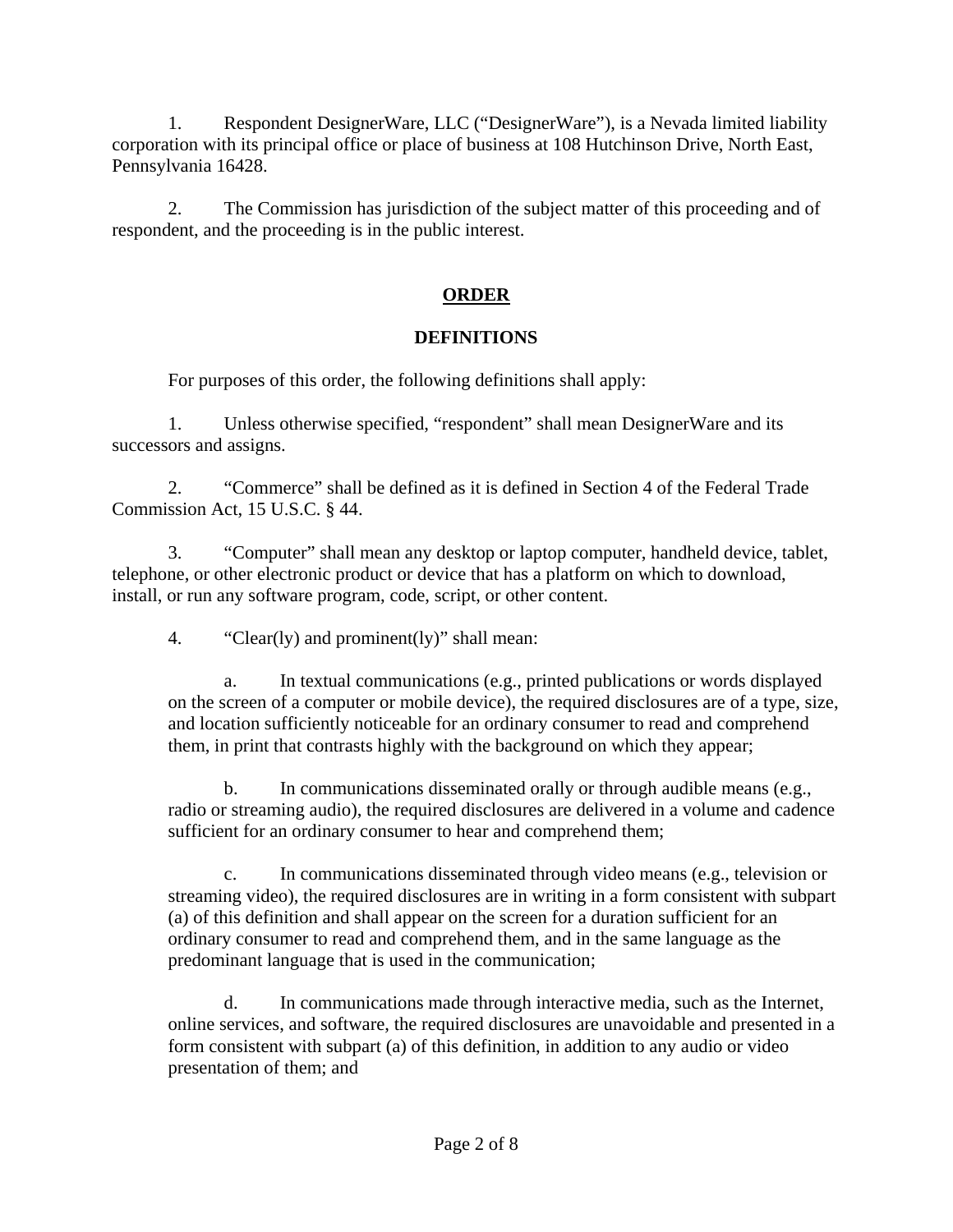e. In all instances, the required disclosures are presented in an understandable language and syntax; in the same language as the predominant language that is used in the communication; and include nothing contrary to, inconsistent with, or in mitigation of any statement contained within the disclosure or within any document linked to or referenced therein.

5. "Geophysical location tracking technology" shall mean any hardware, software, or application utilized in conjunction with a computer that collects and reports data or information that identifies the precise geophysical location of the computer. Geophysical location tracking technologies include, for these purposes, technologies that report: the GPS coordinates of a computer; the WiFi signals available to or actually used by a computer to access the Internet; the telecommunication towers or connections available to or actually used by a computer; the processing of any such reported data through geolocation lookup services; or any information derived from any combination of the foregoing.

6. "Monitoring technology" shall mean any hardware, software, or application utilized in conjunction with a computer that can cause the computer to (1) capture, monitor, or record, and (2) report information about user activities by:

- a. Recording keystrokes, clicks, or other user-generated actions;
- b. Capturing screenshots of the information displayed on a computer monitor or screen; or
- c. Activating the camera or microphone function of a computer to take photographs or record audio or visual content through the computer's webcam or microphone.

7. "Covered rent-to-own transaction" shall mean any transaction where a consumer enters into an agreement for the purchase or rental of a computer and the consumer's contract or rental agreement provides for payments over time and an option to purchase the computer.

## **I. MONITORING TECHNOLOGY PROHIBITED**

**IT IS HEREBY ORDERED** that respondent, directly or through any corporation, partnership, subsidiary, division, trade name, or other device, and its officers, agents, servants, employees, and all persons or entities in active concert or participation with it who receive actual notice of this order, by personal service or otherwise, in connection with using, selling, licensing, or otherwise providing any hardware, software, application, program, or other device for use in connection with a covered rent-to-own transaction, directly or indirectly, is hereby permanently restrained and enjoined from:

A. Using any monitoring technology to gather information or data from any computer rented to a consumer; and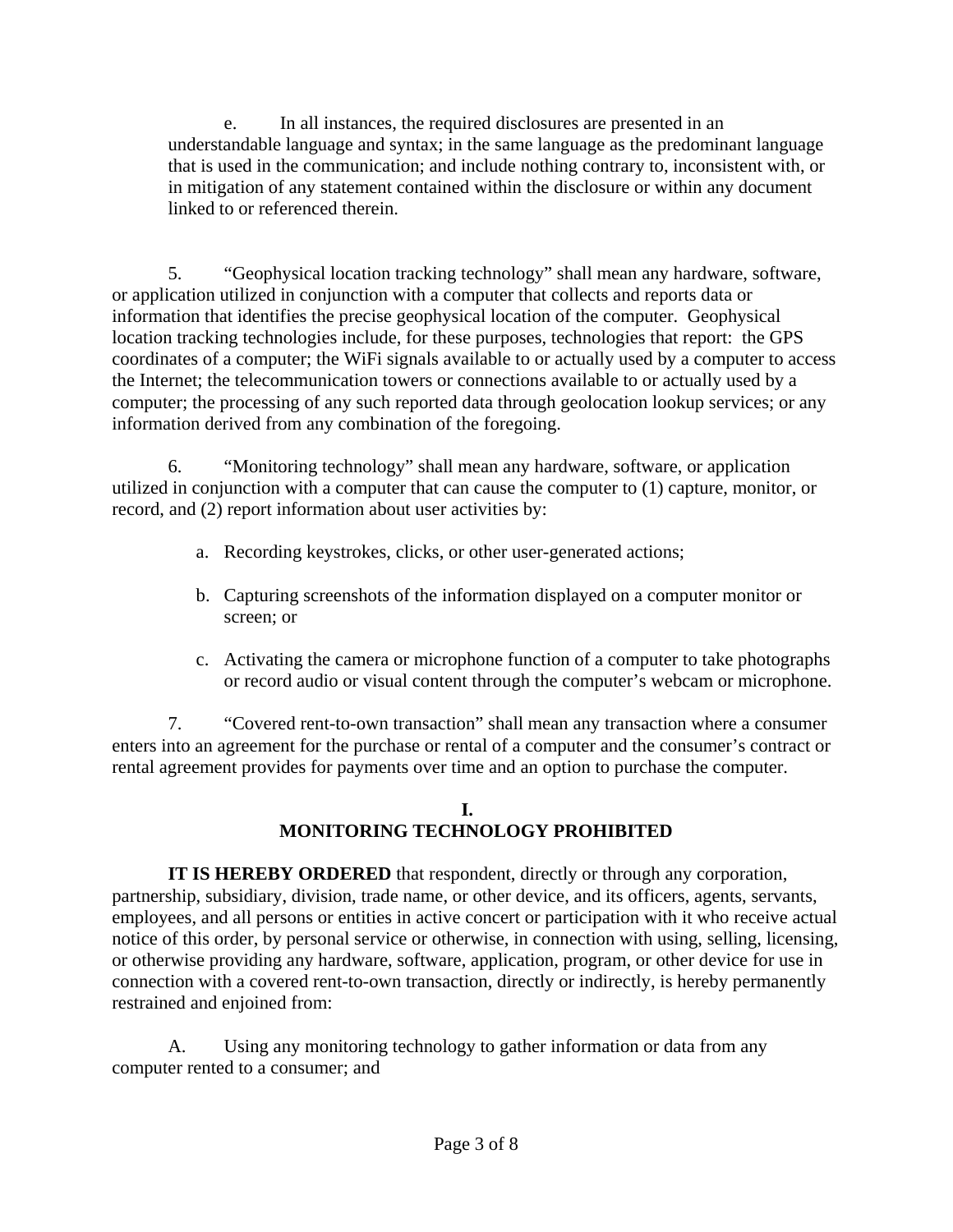B. Licensing, selling, or otherwise providing third parties with monitoring technology for installation or activation on computers rented to consumers.

## **II. USE OF TRACKING TECHNOLOGY LIMITED**

**IT IS FURTHER ORDERED** that respondent, directly or through any corporation, partnership, subsidiary, division, trade name, or other device, and its officers, agents, servants, employees, and all persons or entities in active concert or participation with it who receive actual notice of this order, by personal service or otherwise, in connection with using, selling, licensing, or otherwise providing any hardware, software, application, program, or other device for use in connection with a covered rent-to-own transaction, directly or indirectly, is hereby permanently restrained and enjoined from:

A. Gathering any information or data from any computer via any geophysical location tracking technology without ensuring that the computer user is provided clear and prominent notice at the time the computer is rented and immediately prior to each use of the geophysical location tracking technology, and also ensuring that the computer renter's affirmative express consent is obtained at the time the computer is rented. For purposes of this section, providing clear and prominent notice to computer users and obtaining affirmative express consent from computer renters means:

1. Clear and Prominent Notice: a clear and prominent notice is provided to the user, separate and apart from any "privacy policy," "data use policy," "terms of service," "end-user license agreement," "lease agreement," or other similar document, that discloses (1) that geophysical location tracking technology is installed and/or currently running on the computer; (2) the types of user activity or conduct that is being captured by such technology; (3) the identities or specific categories of entities with whom any data or information that is collected will be shared or otherwise provided; (4) the purpose(s) for the collection, use, or sharing of such data or information; and (5) where and how the user can contact someone for additional information;

2. Affirmative Express Consent: affirmative express consent is obtained by giving the computer renter an equally clear and prominent choice to either agree or not agree to any geophysical location tracking technology, and neither option may be highlighted or preselected as a default setting. Activation of any geophysical location tracking technology must not proceed until the computer's renter provides affirmative express consent. Notwithstanding the foregoing, nothing in this Part shall require that a computer be rented to a user who declines to consent to installation or activation of any geophysical tracking technology;

3. Icons: the activation of any geophysical location tracking technology shall be accompanied by the installation of a clear and prominent icon on the computer on which the technology is installed, such as on the desktop and in the desktop system tray of the computer. Clicking on the icon must clearly and prominently disclose: (1) that geophysical location tracking technology is installed and currently running on the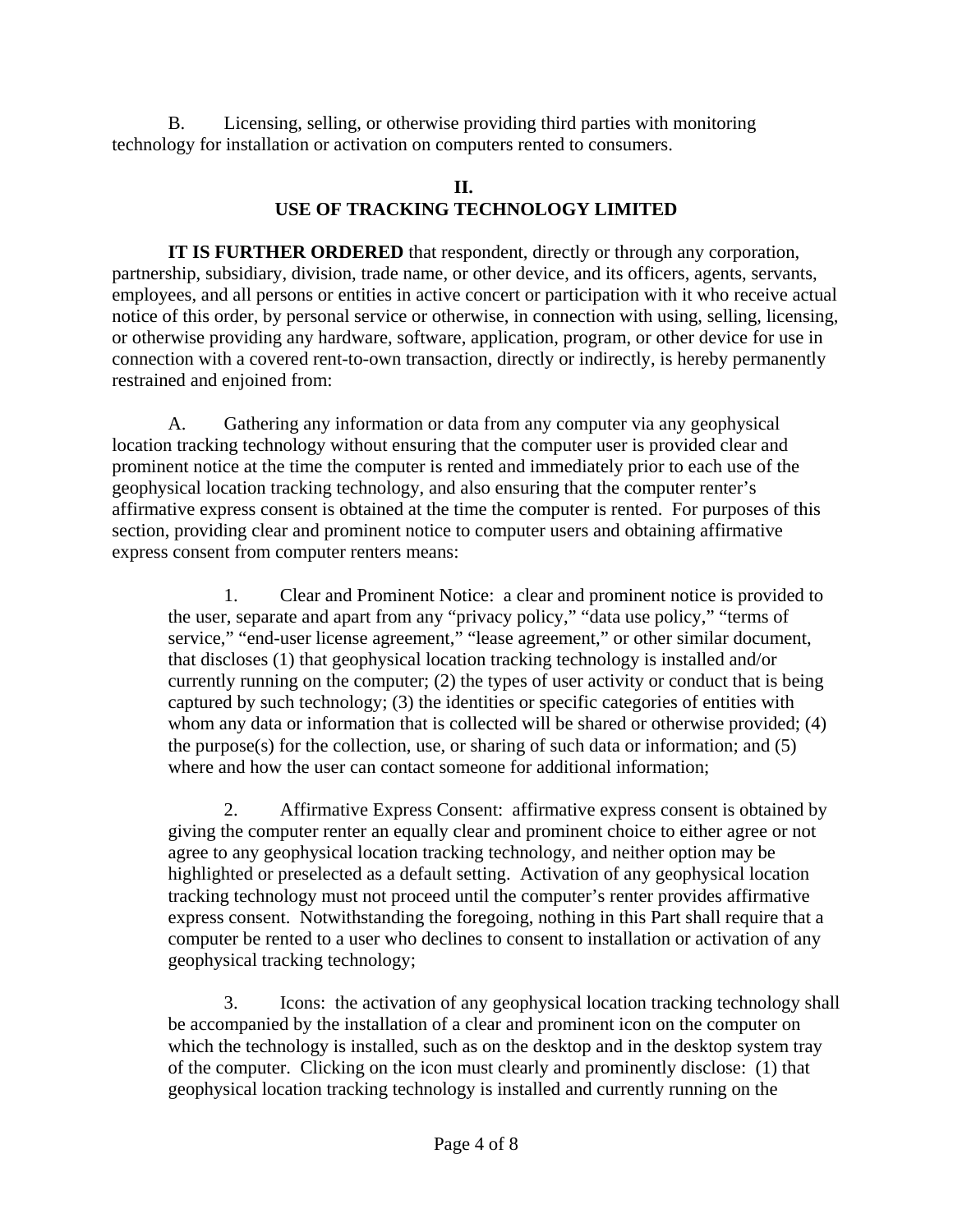computer; (2) the types of user activity or conduct that is being captured by such technology; (3) the identities or specific categories of entities with whom any data or information that is collected will be shared or otherwise provided; (4) the purpose(s) for the collection, use, or sharing of such data or information; and (5) where and how the user can contact someone for additional information;

*Provided that* the notice requirements of this Part may be suspended and geophysical location tracking technology activated if (a) the renter reports that the computer has been stolen or there is otherwise a reasonable basis to believe that the computer has been stolen, and (b) either the renter or another person has filed a police report stating that the computer has been stolen. Provided further that respondent shall ensure that documents establishing (a) and (b) are retained. For purposes of this Order, "filing of a police report" means the reporting of a complaint with the police department in any form recognized in the jurisdiction;

*Provided further that* the notice and record-keeping requirements of this Section II shall be satisfied when respondent acts as a licensor if respondent includes in the licensing agreement contractual requirements that: (i) licensees may only activate geophysical location tracking technology if (a) the renter reports that the computer has been stolen or there is otherwise a reasonable basis to believe that the computer has been stolen and (b) either the renter or another person has filed a police report stating that the computer has been stolen, and (ii) documents establishing (a) and (b) are retained by the licensees; and

B. Licensing, selling, or otherwise providing any third party with geophysical location tracking technology for installation or activation on a computer to be rented in a covered rent-to-own transaction, without requiring as a condition of the license, sale, or other provision of the technology that the third party obtain consent and provide notice as provided in Section II.A, above.

### **III. NO DECEPTIVE GATHERING OF CONSUMER INFORMATION**

**IT IS FURTHER ORDERED** that respondent, directly or through any corporation, partnership, subsidiary, division, trade name, or other device, and its officers, agents, servants, employees, and all persons or entities in active concert or participation with it who receive actual notice of this order, by personal service or otherwise, in connection with using, selling, licensing, or otherwise providing any hardware, software, application, program, or other device, is hereby permanently restrained and enjoined from making, or assisting others to make, any false representation or depiction in any notice, prompt screen, or other software application appearing on the screen of any computer that results in gathering information from or about a consumer, including without limitation location information.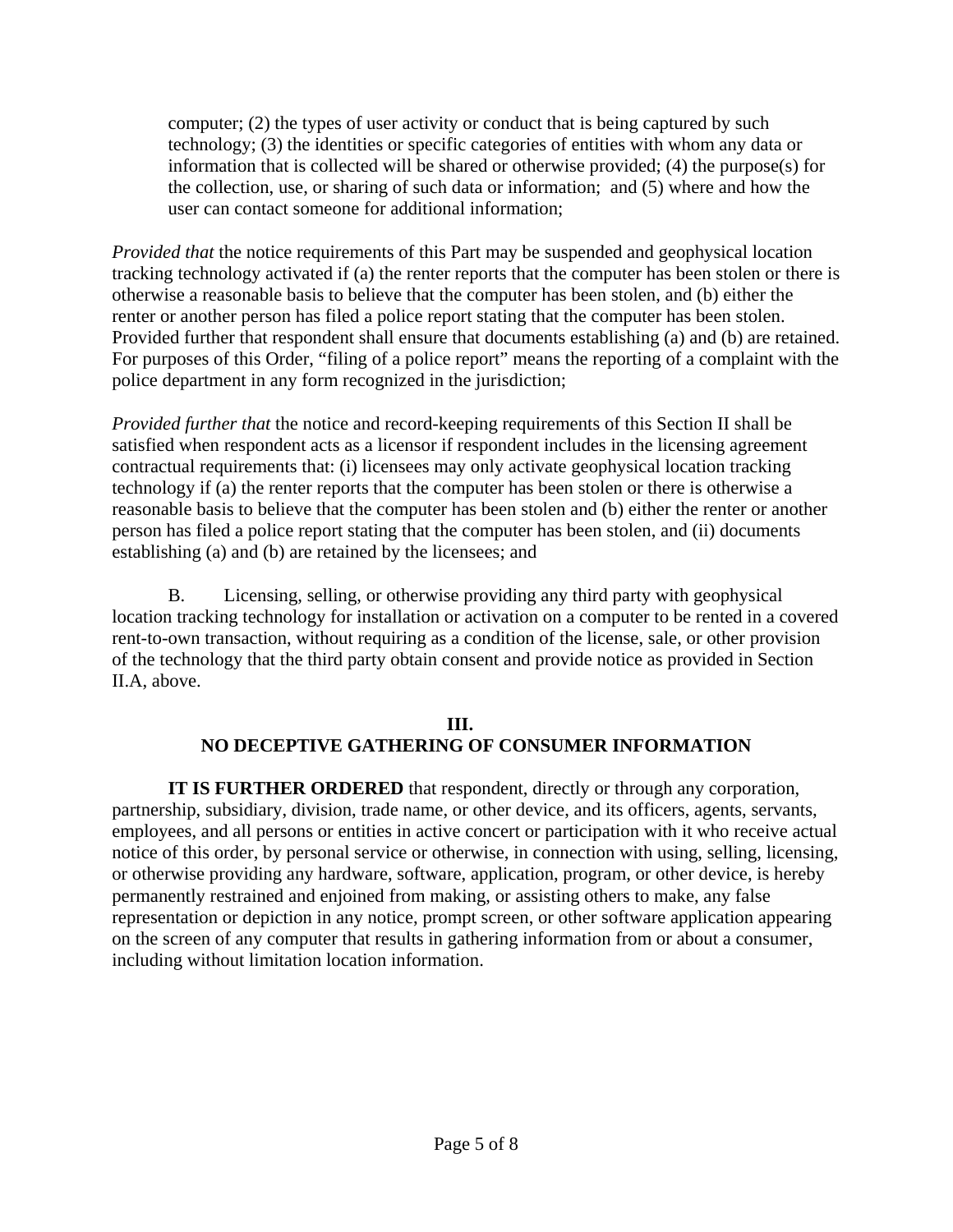#### **IV. PROTECTION OF DATA**

**IT IS FURTHER ORDERED** that respondent, directly or through any corporation, partnership, subsidiary, division, trade name, or other device, and its officers, agents, servants, employees, and all persons or entities in active concert or participation with it who receive actual notice of this order, by personal service or otherwise, shall:

A. Delete or destroy all user data, if any, previously gathered using any monitoring or geophysical location tracking technology that does not comply with Parts I, II, and III of this Order, unless such action is otherwise prohibited by court order or other legal obligation; and

B. Transfer data or information, if any, gathered by any monitoring or geophysical location tracking technology from the computer upon which the technology is installed to respondent's server(s), and from the respondent's server(s) to any other computers or servers only if such information is rendered unreadable, unusable, or indecipherable during transmission.

### **V. NO MISREPRESENTATIONS ABOUT PRIVACY**

**IT IS FURTHER ORDERED** that respondent, directly or through any corporation, partnership, subsidiary, division, trade name, or other device, and its officers, agents, servants, employees, and all persons or entities in active concert or participation with it who receive actual notice of this order, by personal service or otherwise, in connection with using, selling, licensing, or otherwise providing any hardware, software, application, program, or other device, directly or indirectly, shall not misrepresent, in any manner, expressly or by implication, the extent to which respondent maintains and protects the security, privacy, or confidentiality of any personal information gathered from or about consumers.

### **VI. DISTRIBUTION OF ORDER**

**IT IS FURTHER ORDERED** that respondent must deliver a copy of this order to all current and future principals, officers, directors, and managers who have responsibilities related to the subject matter of this order, and to all current and future employees, agents, and representatives having responsibilities relating to the subject matter of this order. Respondent shall deliver this order to such current personnel within thirty (30) days after service of this order, and to such future personnel within thirty (30) days after the person assumes such position or responsibilities. From each person to whom respondent delivers a copy of this order, respondent must obtain a signed and dated acknowledgment of receipt of this order, with any electronic signatures complying with the requirements of the E-Sign Act, 15 U.S.C. § 7001 et seq.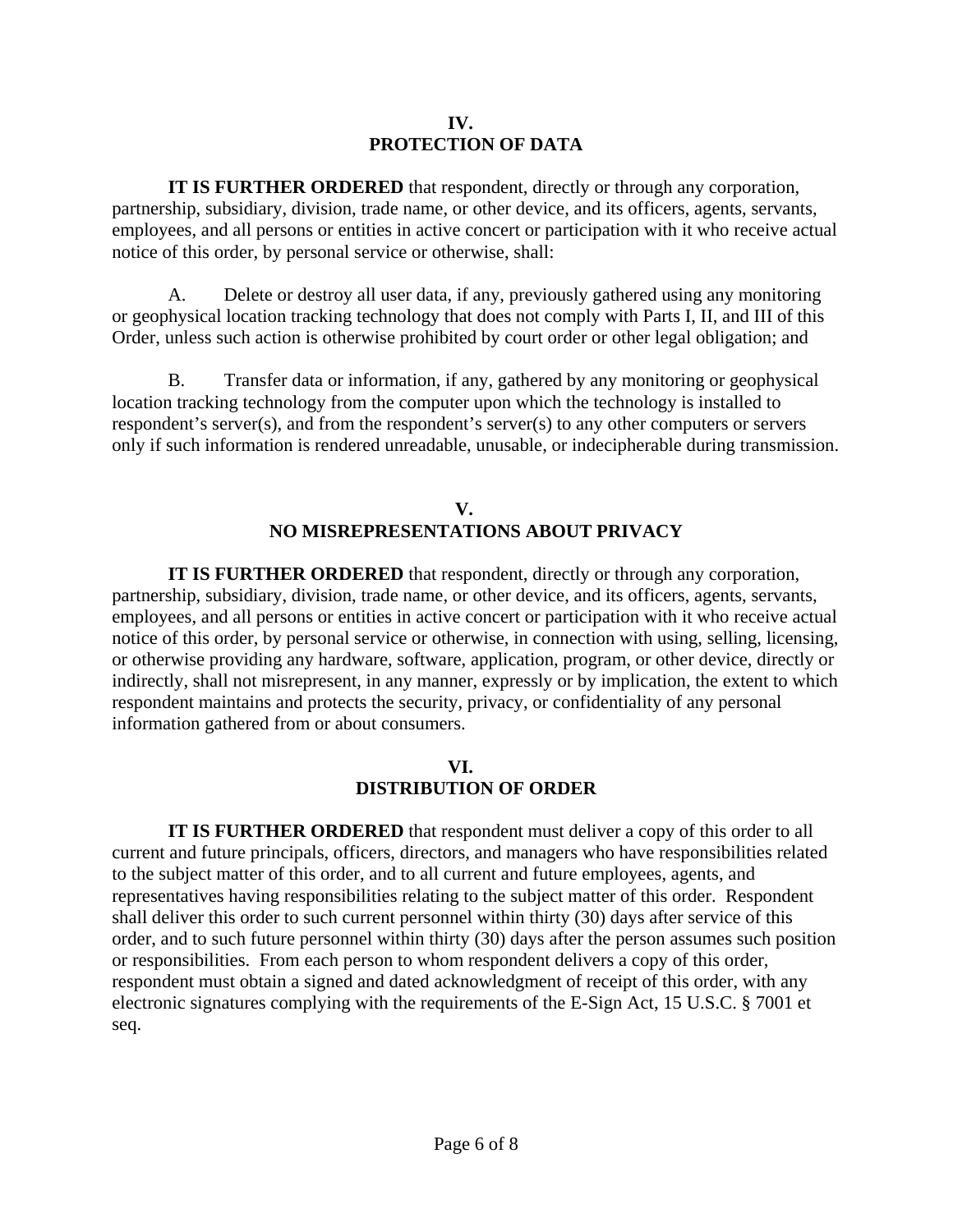### **VII. COMPLIANCE REPORTING**

### **IT IS FURTHER ORDERED** that:

A. Respondent, and its successors and assigns, shall within sixty (60) days after the date of service of this order, and at such other times as the Commission may require, file with the Commission a true and accurate report, in writing, setting forth in detail the manner and form in which they have complied with this order. Within ten (10) days of receipt of written notice from a representative of the Commission, they shall submit additional true and accurate written reports.

B. Respondent, and its successors and assigns, shall notify the Commission at least thirty (30) days prior to any change in the corporation that may affect compliance obligations arising under this order, including, but not limited to, dissolution, assignment, sale, merger, or other action that would result in the emergence of a successor corporation; the creation or dissolution of a subsidiary, parent, or related entity that engages in any acts or practices subject to this order; the proposed filing of a bankruptcy petition; or a change in the corporate name or address. Provided, however, that, with respect to any proposed change in the corporation about which respondent learns less than thirty (30) days prior to the date such action is to take place, the respondent shall notify the Commission as soon as is practicable after obtaining such knowledge.

C. Unless otherwise directed by a representative of the Commission, all notices required by this Part shall be sent by overnight courier (not the U.S. Postal Service) to the Associate Director for Enforcement, Bureau of Consumer Protection, Federal Trade Commission, 600 Pennsylvania Avenue NW, Washington, DC 20580, with the subject line DesignerWare, LLC, File No. 1123151. *Provided, however*; that, in lieu of overnight courier, notices may be sent by first class mail, but only if an electronic version of each such notice is contemporaneously sent to the Commission at DEbrief@ftc.gov.

## **VIII. RECORDKEEPING**

**IT IS FURTHER ORDERED** that respondent shall, for five (5) years after the last date of any act or practice covered by Parts  $I - V$  of this Order, maintain and upon reasonable notice make available to the Federal Trade Commission for inspection and copying, any documents, whether prepared by or on behalf of respondent, that:

A. Comprise or relate to complaints or inquiries, whether received directly, indirectly, or through any third party, concerning any monitoring or geophysical tracking technologies sold, licensed, or otherwise provided to any third party for use in connection with any covered rent-to-own transaction, and any responses to those complaints or inquiries;